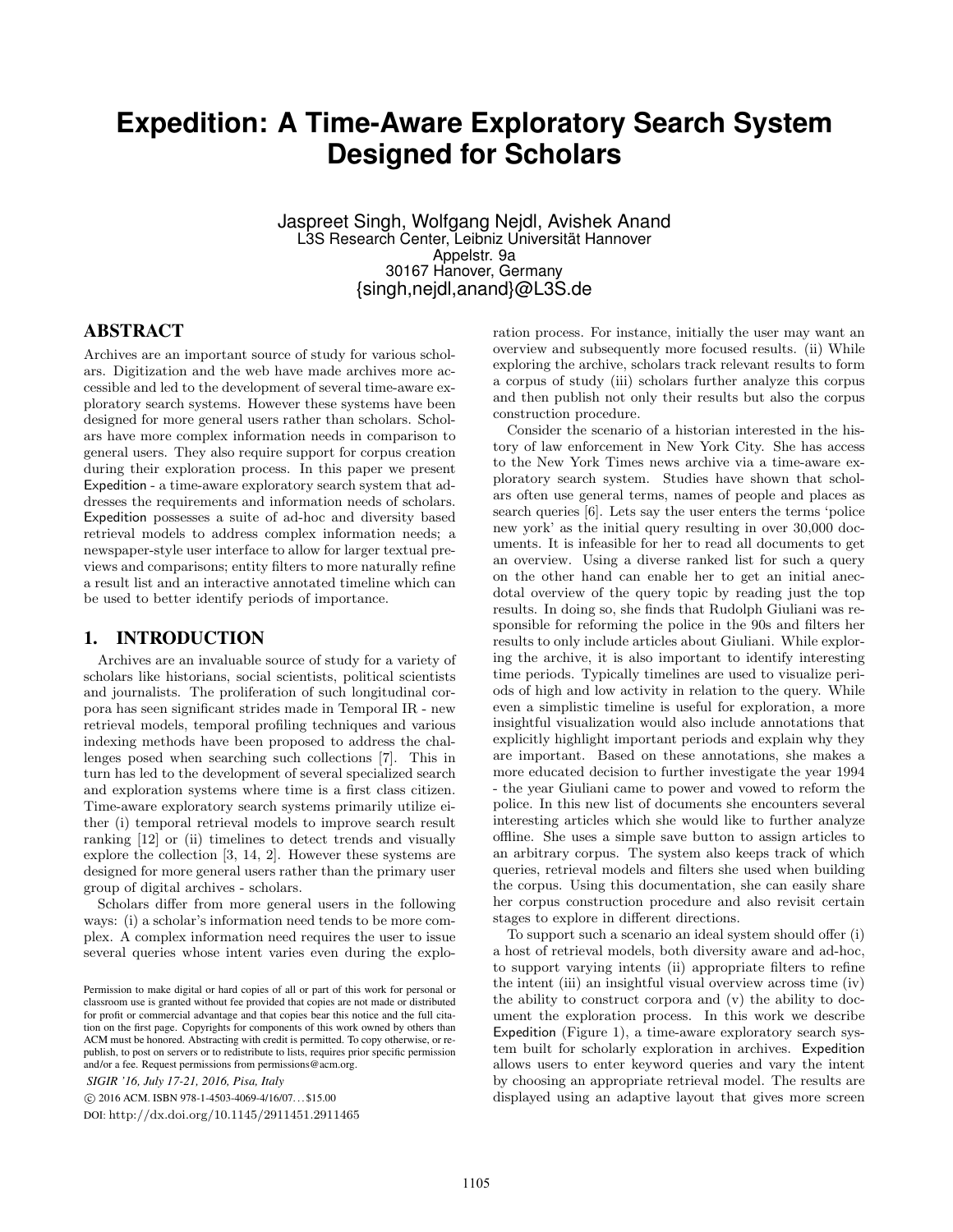

Figure 1: Expedition's User Interface: (A) Search box and retrieval model selector (B) Search result list (C) Left pane consisting of entity filter and article type filter (D) Timeline - shaded areas represent bursts (E) Corpus creation pane displaying the articles saved by the user (F) Search trail - tracks the user's actions during corpus creation (the gray text in the trail represents the current state of the user).

real estate to more relevant results. To aid exploration in time, the user is presented with a timeline which is annotated to indicate and describe important time periods of the query. Users are also presented with a list of salient entities to the query which serve as filters. Every query and subsequent refinement is stored and displayed in the search trail - documenting the user's progress. Users can also navigate back and forth through their exploration process by clicking on a particular state. Finally, users can add documents to their corpus and export it at any point.

## 2. SYSTEM DESIGN

The Expedition UI is shown in Figure 1. At the top of the interface the user can enter her keyword query and further specify her intent by selecting an appropriate retrieval model from a drop down list consisting of textual relevance, temporal relevance, topical diversity, temporal diversity and historical diversity. The search results are displayed using an adaptive newspaper layout where article real estate is directly proportional to its' rank. The timeline which is found at the bottom is generated using a combination of publication dates and temporal references from the pseudo-relevant documents. This timeline is further annotated with bursts which are labeled to provide the user with more insights. In the same timeline we also visualize the position of the top-k documents, allowing the user to examine the temporal scope of the top results. Furthermore, a list of salient entities can be found to the left of the results which can be used as filters. Every time the user re-specifies her intent, her actions are added to the search trail to help keep track of exploration process. Finally, the user can easily add documents to her corpus by clicking on the save button found below the article headline. Expedition can be accessed online at the following url: http://bit.ly/archive-search

In the remainder of this section we detail our system architecture and design choices made when creating Expedition.

#### 2.1 Data Preparation

For the purpose of this prototype we used the New York Times Annotated Corpus which is a news archive consisting of 1.8M articles spread across 20 years. To support sophisticated retrieval models and generate insightful timelines, we first semantically enrich the corpus. Though the corpus already contains manual annotations for some entities, we additionally disambiguated all entities in the corpus using a state-of-the-art named entity disambiguation system [16] to improve coverage. We also extracted temporal expressions from all articles for timeline construction. The disambiguated entities are also useful for helping the user specify her intent during query time. For instance if the user is querying for george bush, she can specify whether she meant George Bush Sr. or George W. Bush to increase the accuracy of the result list. We indexed the entities, publication dates, article content from the augmented collection using Apache Lucene<sup> $1$ </sup>.

## 2.2 Architecture

We created a REST API with different end points to support the three major components of the system: retrieval and ranking, timeline generation and salient entity selection. This allows for the decoupling of the user interface which is simply a REST client that interacts with the API and visualizes data. The state of exploration displayed in the search trail and the corpus is maintained on the client side. In the remaining subsections we detail the algorithms used for each component.

<sup>1</sup>http://lucene.apache.org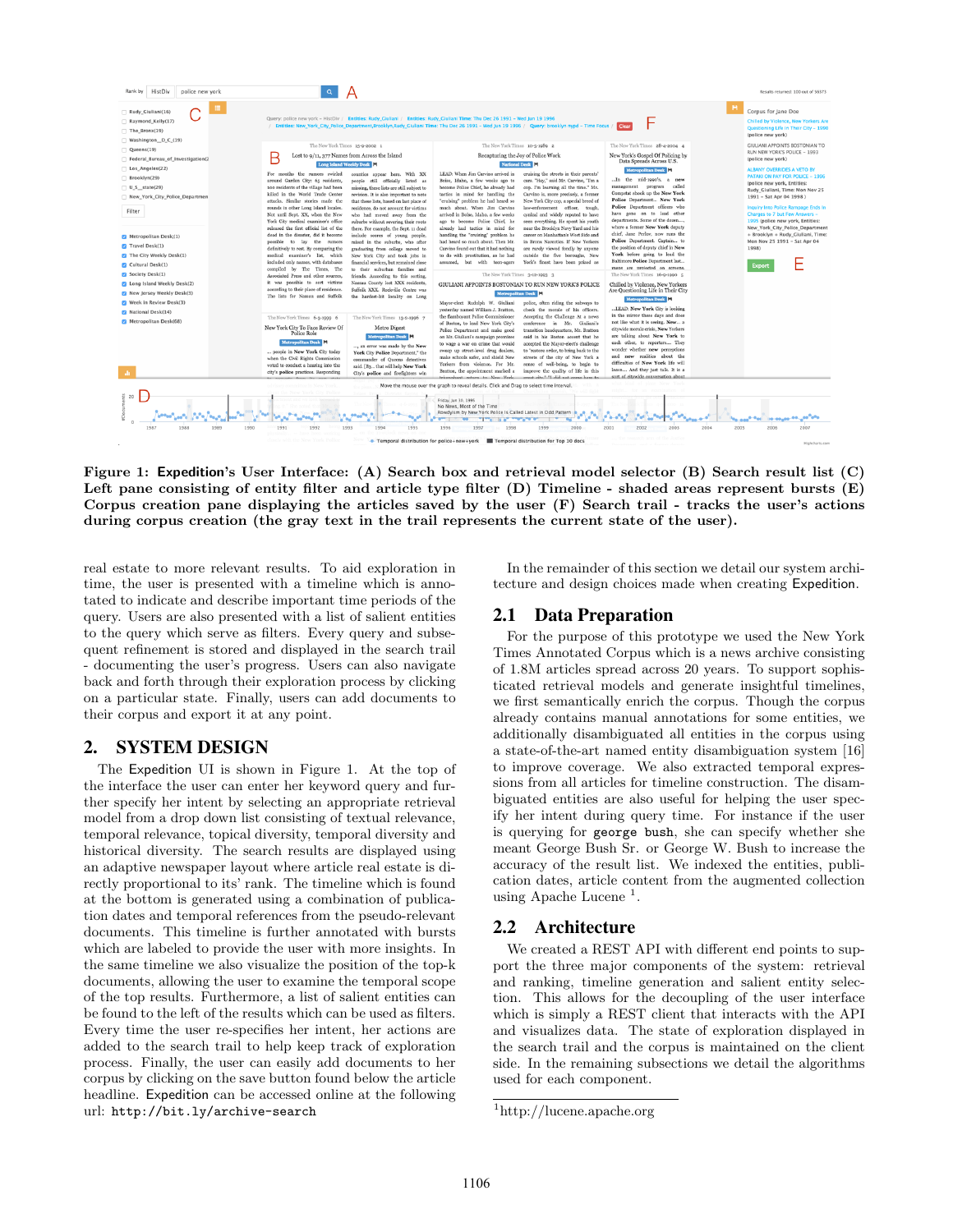## 2.3 Retrieval and Ranking

Expedition is equipped with three classes of retrieval models: textual relevance, temporal relevance and diversity. While textual and temporal relevance help users focus their results, the diversification algorithms are better suited to overviews and multifaceted queries. Depending on the intent, the user can use a combination of keywords and retrieval model to get the better results. [12] is another system that offers users a suite of temporal retrieval models to choose from. However, the retrieval models are designed for inputs consisting of both keywords and time expressions which is better suited to event exploration. To this end we include the following retrieval models:

Temporal Relevance: Textual relevance does not ensure that the user gets relevant results from the most important time periods. For instance, when searching for world trade center, results from 2001 are perceived to be more relevant than other years. We use the temporal language model suggested in [10] to help users focus their results to more important time periods.

Temporal Diversity: The algorithm suggested by [5] extends the temporal language model by adding an exponential decay to greedily select textually relevant documents from previously uncovered time periods. This retrieval model is particularly useful in getting an overview of a query across time. When searching for world trade center, results from both 2001 and the 1993 bombing are returned using this retrieval model.

Topical Diversity: Topical diversification is especially useful when the user wants a topical overview of the query. Topical diversity is generally used for ambiguous intents but it can also be used for queries with a multi-faceted information need. For example, when searching for David Beckham, the results should cover his career at Manchester United and Real Madrid. Topical diversity however is time agnostic which increases the likelihood of not getting a sufficient overview across time. We use Ia-Select [1] as our topical diversification algorithm. Ia-Select relies on modeling the content of a document using aspects. In our system we use entities as aspects.

Historical Diversity: To get a historical overview for a query we use HistDiv [15] - a diversification approach that jointly optimizes coverage of the most important aspects from the most important time periods. When searching for David Beckham, the top results include articles about his best achievements at Manchester United and Real Madrid when he was playing for them rather than articles that retrospectively looked back at his career. Such an overview serves as an ideal starting point to spur further exploration.

## 2.4 Timeline

For a more visual overview and to identify important time periods, we incorporate a timeline based visualization in Expedition. A timeline is an essential feature in all time-aware exploration systems. Timelines have been generated by plotting the number of documents in a result set aggregated by the publication date [11], temporal expressions found [3] or both. In [2], Alonso et al. devised a system with two timelines: a coarse global event timeline and a fine grained timeline plotting the top results. Matthews et al. [11] use a single timeline to visualize document changes across time as well as the change in entity mentions over time. A sliding window across this timeline can be used to zoom into a

period. A second timeline is then used to visualize the headlines from top articles published in a selected period. [14] also uses a timeline to explore the collection, however they visualize only insightful time points rather than plotting a temporal profile of the query.

Estimating an insightful timeline is an important challenge. In Expedition, we use a combination of temporal references and publication dates to compute a more accurate timeline. While certain time periods experience high publication activity, some other periods maybe highly referred to and are also interesting to scholars. To generate a timeline, we first generate a probability distribution across time by discretizing time and aggregating the documents published in each time unit. We then smooth this distribution using the probability distribution generated by temporal references. We consider the top 1000 documents ranked by the unigram language model as pseudo relevant and utilize a monthly granularity for aggregations. To detect insightful periods or bursts we use the burst detection algorithm suggested in [13]. A burst is highlighted by a shaded region over the timeline. On mouse-over, the label of the burst is displayed. The burst label consists of the headlines of the top three articles published during the burst. This way users can make a more educated decision when selecting which period to focus on. Additionally, we plot the position in time of the top 10 articles. This gives the users an idea of the time periods that the top results cover and whether interesting periods have been represented in the top results or not.

## 2.5 Time and Entity Filters

We forsake standard filtering functionality for time and entity selectors. Applying a time period or entity filter causes a new query to be issued with the updated constraints. The result is a list of articles with filtered results from the previous search at the top followed by more articles matching these constraints. Consequently, a new timeline is generated and new entities are added to the left pane to spur further exploration.

Time Selector: The timeline doubles as an interactive time period selector. Users can select a time period by clicking on a burst directly or by clicking and dragging across the timeline. In its current state, Expedition supports document retrieval and ranking from a specific time period only based on publication dates which are time points rather than intervals. This scenario does not require temporal indexing techniques such as [4], which are more effective when utilizing temporal expressions, for faster retrieval. In principle, we could employ temporal indexing techniques for collections with documents with valid time intervals.

Entity Selector: We include a list of salient entities to the left of the result list. The entities give the user an overview from a different perspective and also allow the user to refine her intent. To compute the set of top-k salient entities (10 in our prototype) for a given query, we use the following steps: first we select the top 100 documents returned by the chosen retrieval model; we then compute the salient entities for each article using the method suggested in [8] and sort by document frequency; finally, we select the top 10 frequent entities from the sorted list.

## 2.6 Search Result Display

Typically scholars require more context compared to standard snippets when deciding which articles to add to their